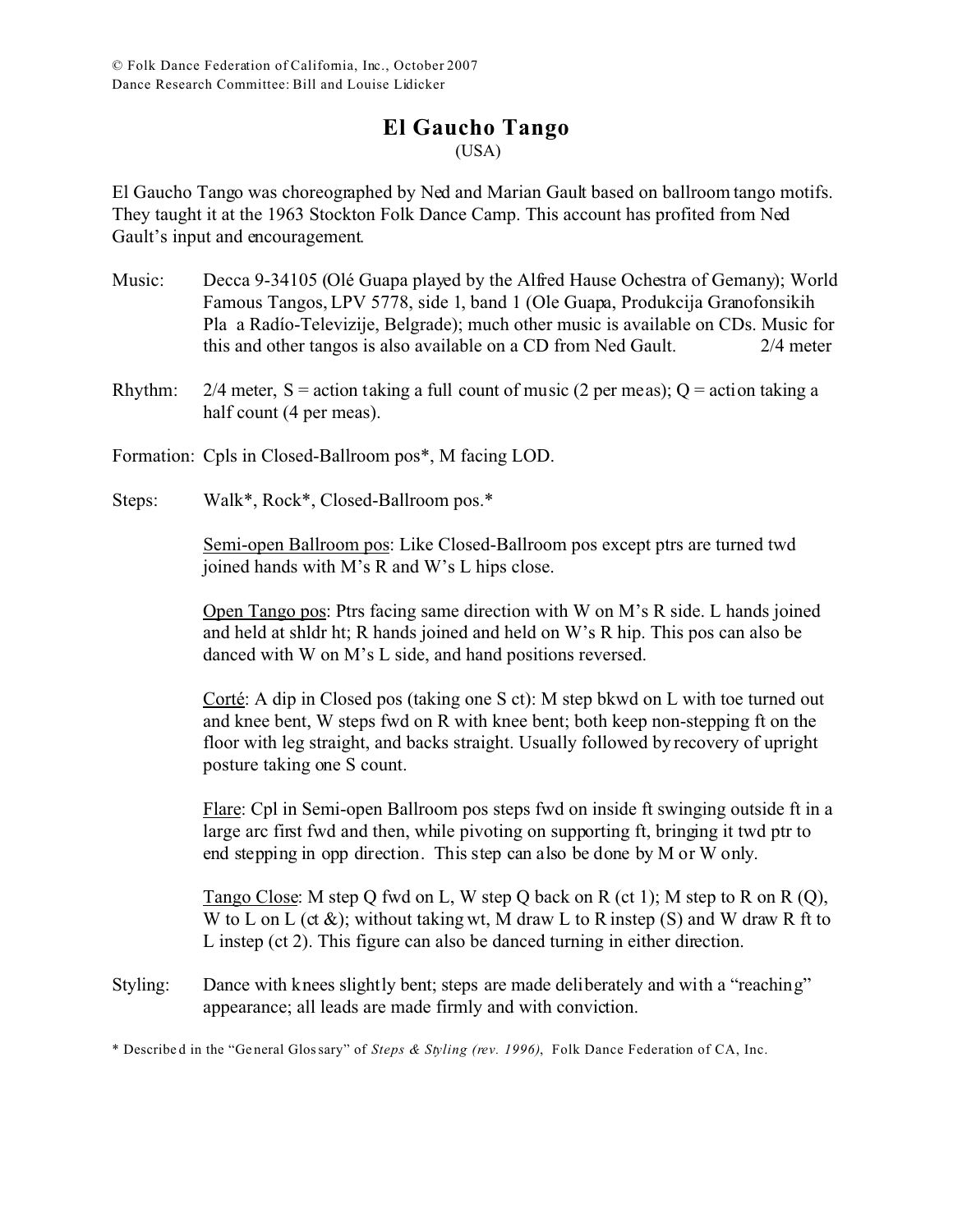#### El Gaucho Tango – pg. 2

Measures 2/4 meter PATTERN

1-4 INTRODUCTION No action.

### I. TO CENTER AND BACK

- 1 In Semi-open pos, walk 2 S steps twd ctr, M L,R; W R,L.
- 2 M steps twd ctr (QQS) L, R, touch L beside R (cts 1, & 2) while turning W once to R (CW) under joined M's L, W's R hands with 3 steps, R,L,R (cts 1,&,2). As the turn is completed, W gives L hand to M who stops her rotation with his L hand, and ptrs assume Open Tango pos.
- 3 Both starting with L, walk 2 S steps twd ctr (L,R).<br>4 With 3 steps (OOS), step L fwd, turning sharply to
- With 3 steps ( $OOS$ ), step L fwd, turning sharply to own R (to face out) maintaining R ft pos and hand holds, step R in place, and draw L to R (no wt); ptrs are now in Open Tango pos with W on M's L (hand positions reversed).
- 5 Moving away from ctr, walk 2 S steps (L,R).
- 6 Step L across in front of R (ct 1), step R to R (ct  $\&$ ); draw L ft to R (no wt) (ct 2).
- 7 Repeat meas 5.
- 8 M steps fwd on L, turning  $1/4$  to L (ct 1), steps R to side to face in twd ctr (ct  $\&$ ), and draws L ft to R (no wt)(ct 2). At the same time, ptrs drop L hand hold, and M leads W into a L 3/4 turn (CCW) with his R arm to end in Closed Ballroom pos with M facing LOD. W takes 3 steps (L,R,L) taking wt on last step to make turn (QQS).
- 9-16 Opening to Semi-open pos repeat meas 1-8.

## **INTERLUDE**

- 1 Open to <u>Semi-open pos</u> facing LOD, walk fwd with 2 S steps (M L,R; W R,L).<br>2 Dance a slow pivot CW in Closed ballroom pos while moving fwd in LOD as a
- Dance a slow pivot CW in Closed ballroom pos while moving fwd in LOD as a cpl (M L,R; W R,L).
- 3 M continues fwd in LOD with 2 S steps (L,R) while turning W once in slow CW turn under joined M's L, W's R hands (steps R,L). End facing LOD in Semi-open pos.
- 4 M leads W into Closed ballroom pos with M facing LOD to dance a Tango close.
	- II. RIDING STEP
- 1 Opening to Semi-open pos, dance fwd in LOD with a S step on M's L, W's R (ct 1); continue fwd with 2 Q steps (M R,L; W L,R).
- 2 M steps fwd on R leaving L toe in place while W steps on L and flares with R, turning twd ptr so R hips are adjacent (ct 1); M moves bkwd with 2 Q steps  $(L, R)$ while W moves fwd with 2 Q steps  $(R,L)$  (cts  $2,\&$ ).
- 3 M continues bkwd with a step on L, leaving R in place, while W steps fwd on R flaring twd ptr with L ft to face back to LOD (ct 1); in Semi-open pos both step fwd (M's R; W's L) (ct 2).
- 4 M leads W into Closed ballroom pos, (M facing LOD) to dance a Tango close.
- 5-8 Repeat meas 1-4.
- 9 Opening to Semi-open pos, walk 2 S steps fwd in LOD (M L,R; W R,L).